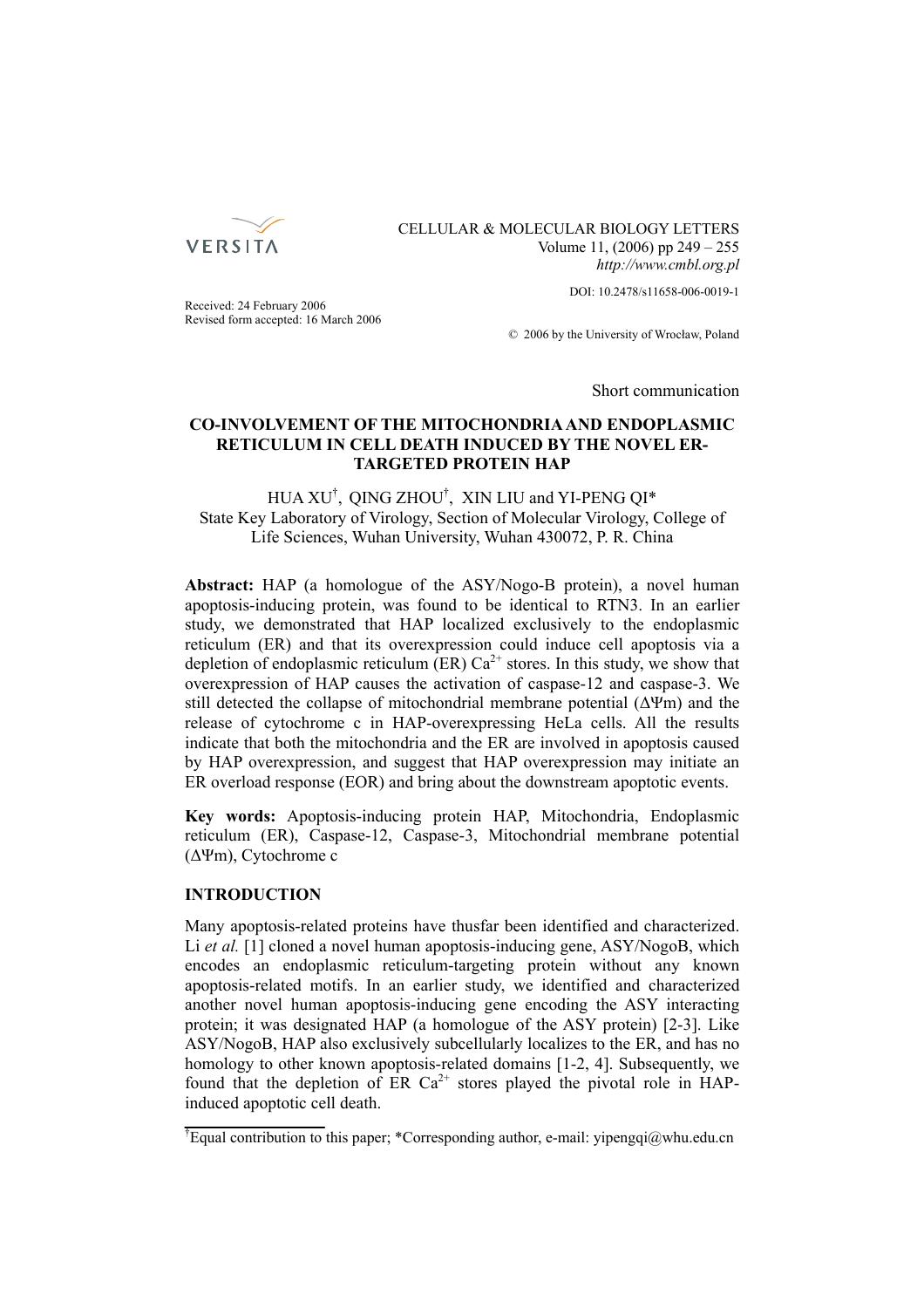The ER can function as a mobilizable calcium store that sequesters excess cytosolic calcium and acts as a reservoir for calcium signaling [5]. There is a growing body of evidence to suggest that changes in intracellular  $Ca^{2+}$ homeostasis play a critical role in the modulation of cell apoptosis [6-7]. Various cell death stimuli including growth factor withdrawal, hormonal stimulation, and drug treatment [8] are known to alter the concentration of  $Ca^{2+}$  in the cytosol, a process that plays some role in the cell death pathway. Agents that directly mobilize  $Ca^{2+}$ , e.g. the  $Ca^{2+}-ATP$ ase pump inhibitor thapsigargin (TG), have been shown to trigger apoptosis in diverse cell types [9].

A collapse of mitochondrial membrane potential has been shown to occur in a variety of apoptotic model systems [10]. Induction of the mitochondrial permeability transition (MPT) has been suggested to result in the release of several apoptotic factors, including apoptotic-inducing factor (AIF) and cytochrome c [11], which initiates the intrinsic pathway of apoptosis.

Caspase-12 has been localized on the cytoplasmic side of the ER, and its processing and activation have been detected in the murine L929, B16/B16, and AKR-2B cell lines [12]. Although caspase-12 was reported not to be required for caspase-dependent ER stress- induced apoptosis [13], we speculate that only one of the ER stress-induced signaling pathways, the unfolded protein response (UPR), was described in that article. In our current study, our data revealed that HAP induced the activation of caspase-12 through another signaling pathway, the ER overload response (EOR), and eventually activated caspase-3. Moreover, HAP also induced a decrease in mitochondrial membrane potential and cytochrome c release from the mitochondria, suggesting that the mitochondria and ER were co-involved in HAP-induced apoptosis.

### **METHODS**

pIRES-EGFP (Clontech) and pIRES-HAP-EGFP were constructed in our laboratory [3]. The coding region sequence of the hap gene was inserted into the compatible restriction sites in the MCS of pTracerSV40 (Invitrogen) to get the recombinant plasmid pTracerhap.

Caspase-3 enzymatic activity was determined by monitoring the specific cleavage of the site-selected synthetic fluorogenic substrate Ac-DEVD-AMC and the native substrate, respectively detected using the  $\text{Cas } \Omega \subset \mathbb{R}^m$  assay system and the Ac-DEVD-AMC cleavage assay. For HAP- or EGFP-transfected cells, at various time points (24, 48 and 60 h) post-transfection, cells were harvested, washed briefly with cold PBS, and then assessed according to the appropriate manufacturer's protocol.

HeLa cells transfected with pIRES-EGFP or pIRES-HAP-EGFP were harvested at several time points post-transfection, washed twice with ice-cold PBS, and lysed with modified RIPA buffer in the presence of protease inhibitors. 100 µg of the whole cell lysate was subjected to SDS-PAGE and subsequently transferred to polyvinylidene difluoride membranes. The resulting membrane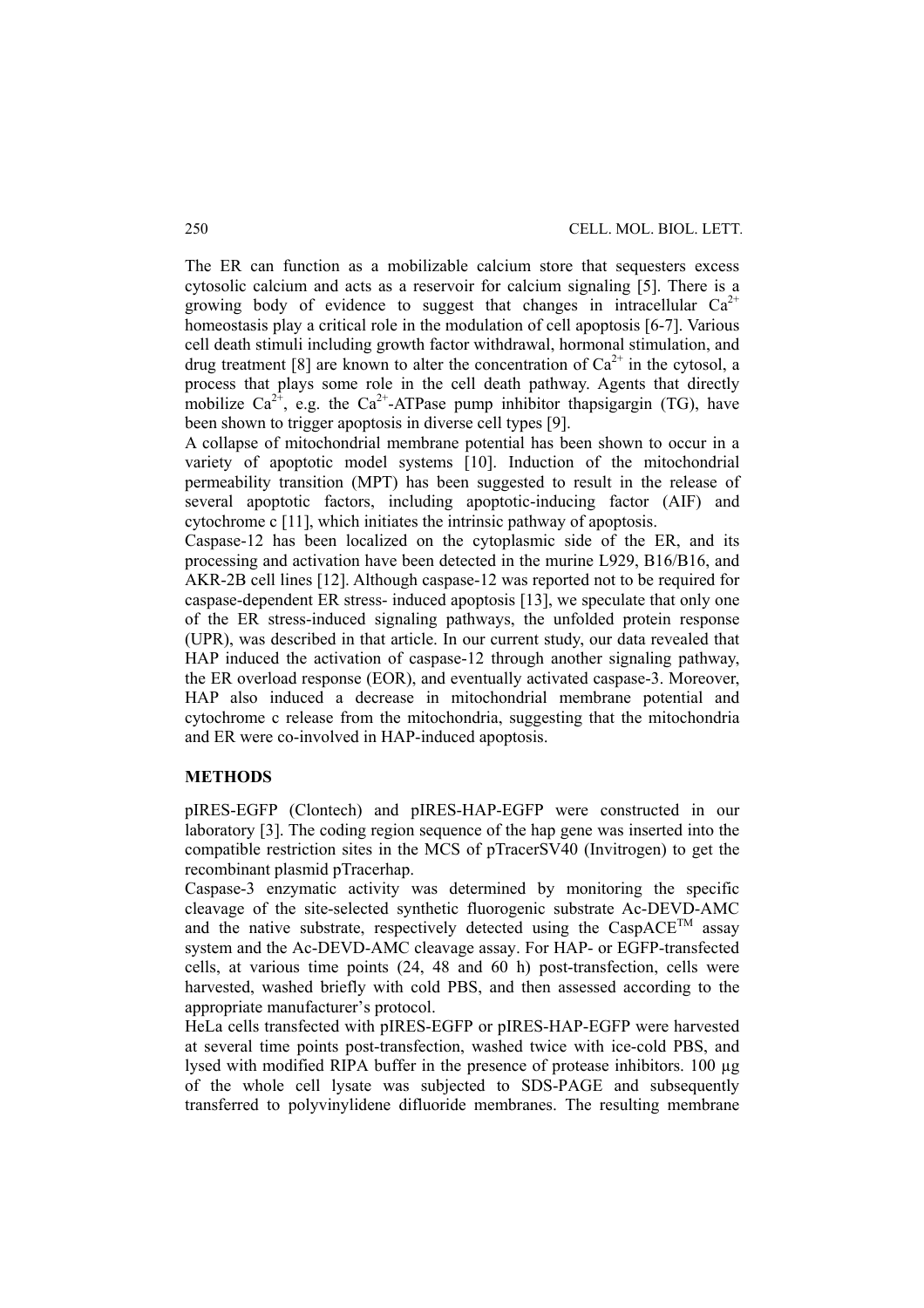was blocked in PBS containing 5% skimmed milk, and then exposed to anti-PARP antibody. After two washes with PBS, the membrane was incubated with a goat anti-mouse antibody conjugated to peroxidase. Immunodetection was performed using the ECL Reagent.

COS-7 cells transfected with pTracerSV40 or pTracerhap were harvested and washed briefly with cold PBS at two time points (respectively at 24 and 48 h) post-transfection. Then, the cell lysates were centrifuged and resuspended in lysis buffer supplemented with protease inhibitor (0.1 mM PMSF). For each sample to be analyzed, 50 µg of protein was resolved by 12% SDS/PAGE and transferred to a nitrocellulose membrane. Blots were blocked in a buffer with 5% dry milk, incubated with anti-caspase-12 (Oncogene), then washed and incubated with AP-coupled secondary antibody, followed by the PNPP substrate. The mitochondrial membrane potential was determined using the dye rhodamine 123 (Rh123), the uptake of which is directly related to ΔΨm. At several time points (16, 24, 36, 48 and 60 h) post-transfection, HeLa cells were harvested by trypsinization and resuspended in the medium at  $10^6$  cells/mL. The cells were incubated with Rh123 (5  $\mu$ M) for 30 min at room temperature in the dark, washed three times with PBS, and resuspended in a tissue culture medium. Then, the ΔΨm was measured by fluorescence emission on a FACScan flow cytometer (Becton Dickinson).

At different time points (16, 24, 36, 48 and 60 h) post-transfection, HeLa cells were collected and resuspended in 0.8 ml of ice-cold buffer A (20 mM HEPES, 10 mM KCl, 1.5 mM  $MgCl<sub>2</sub>$ , 1 mM EDTA, 1 mM dithiothreitol, 250 mM sucrose,  $0.1$  mM TLCK and  $0.1$  mM TPCK). After 15 min on ice, the cells were homogenized in a Dounce homogenizer and centrifuged for 10 min at 750 g in order to remove unlysed cells and nuclei. The supernatent fluids were transferred to new tubes and centrifuged again. The supernatant fluids from the second centrifugation represent the cytosolic fractions, whereas the pellets, resuspended in buffer A, represent the mitochondrial fractions. The protein concentration in the mitochondrial and cytosolic fractions was determined using the Bio-Rad protein assay system. Equivalent amounts of the mitochondrial and cytosolic fractions underwent Western Blot using the antibody against cytochrome c, clone 7H8.2C12 (Pharmingen). The cytochoxidase subunit IV was also detected using the rabbit antibody for each subcellular fraction.

### **RESULTS AND DISCUSSION**

In this study, activation of caspase-3 in cellular extracts of HAP-transfected cells (indicated as a cell population with green fluorescence) was evaluated by monitoring the cleavage of specific substrates by caspase-3 (Fig. 1A). The resulting time-dependent apoptosis in HeLa cells triggered by HAP overexpression was accompanied by a similar time-dependent activation of caspase-3, as indicated by the cleavage of the specific fluorogenic substrate Ac-DEVD-AMC. In the cellular extracts containing only EGFP-transfected cells, no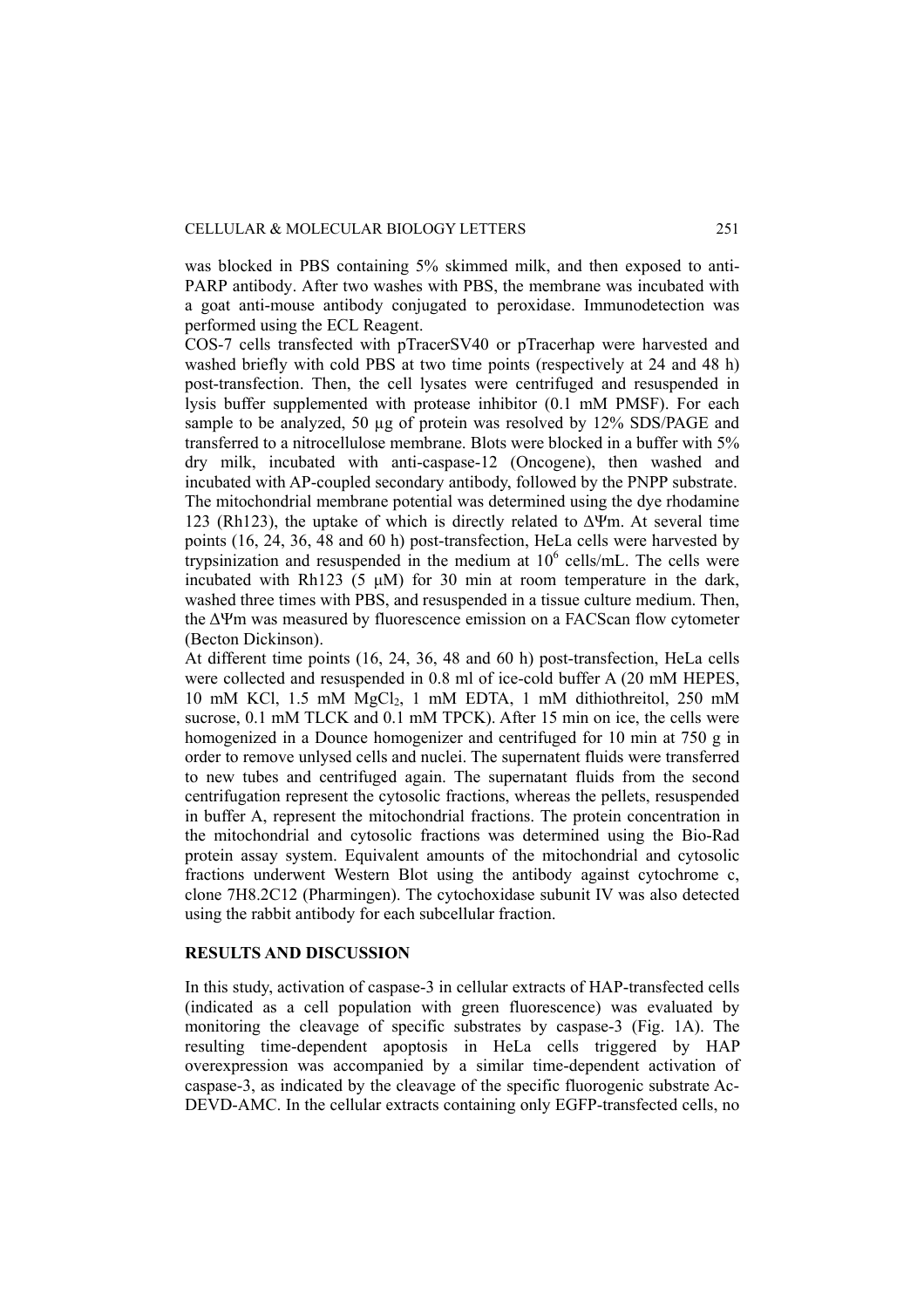caspase-3 activation was detected, as indicated by the lack of cleavage of the specific substrate. The activation of caspase-3 was also identified by the cleavage of its native substrate PARP, a commonly used measurement of caspase-3-like enzymatic activity, which further confirmed the activation of caspase-3 in the process of HeLa cell apoptosis induced by HAP overexpression. As shown in Fig. 1B, the intact PARP (116 kDa) was cleaved to an 85 kDa signature fragment in HAP-overexpressing HeLa cells, whereas no cleavage of PARP was detected in EGFP-transfected or untransfected HeLa cells.



Fig. 1. Caspase-3 activation occurred in the process of HAP-induced apoptosis. A - Cell lysates were analyzed for the cleavage of the caspase-3 specific synthetic fluorogenic substrate. At 24, 48 and 60 h post-transfection, cellular lysates of HAP-overexpressing cells or EGFP-transfected cells were prepared and then analyzed by enzymatic reaction for the activation of caspase-3. The extent of substrate hydrolysis is expressed as arbitrary fluorescence units per milligram of protein. Relative fluorescence units (RFU) were calculated by subtracting the blank fluorescence from the sample fluorescence and dividing by the protein content of the sample. The data represents the averages  $\pm$  SEM from three separate experiments. B - Cell lysates were analyzed for the cleavage of the native caspase-3 substrate PARP. The intact PARP (116 kDa) was cleaved to an 85 kDa signature fragment in HAP-overexpressing cells.



Fig. 2. Caspase-12 activation occurred in the process of HAP-induced apoptosis. The cell lysates were analyzed for the cleavage of procaspase 12. Caspase-12 was specifically activated in COS-7 cells transfected with pTracerhap at 24 and 48 h, while procaspase-12 was not activated in COS-7 cells transfected with pTracerSV40. Samples were taken at the indicated time points after transfection and assayed by Western blotting analysis using a caspase-12 specific antibody that recognizes the full-length and the active form.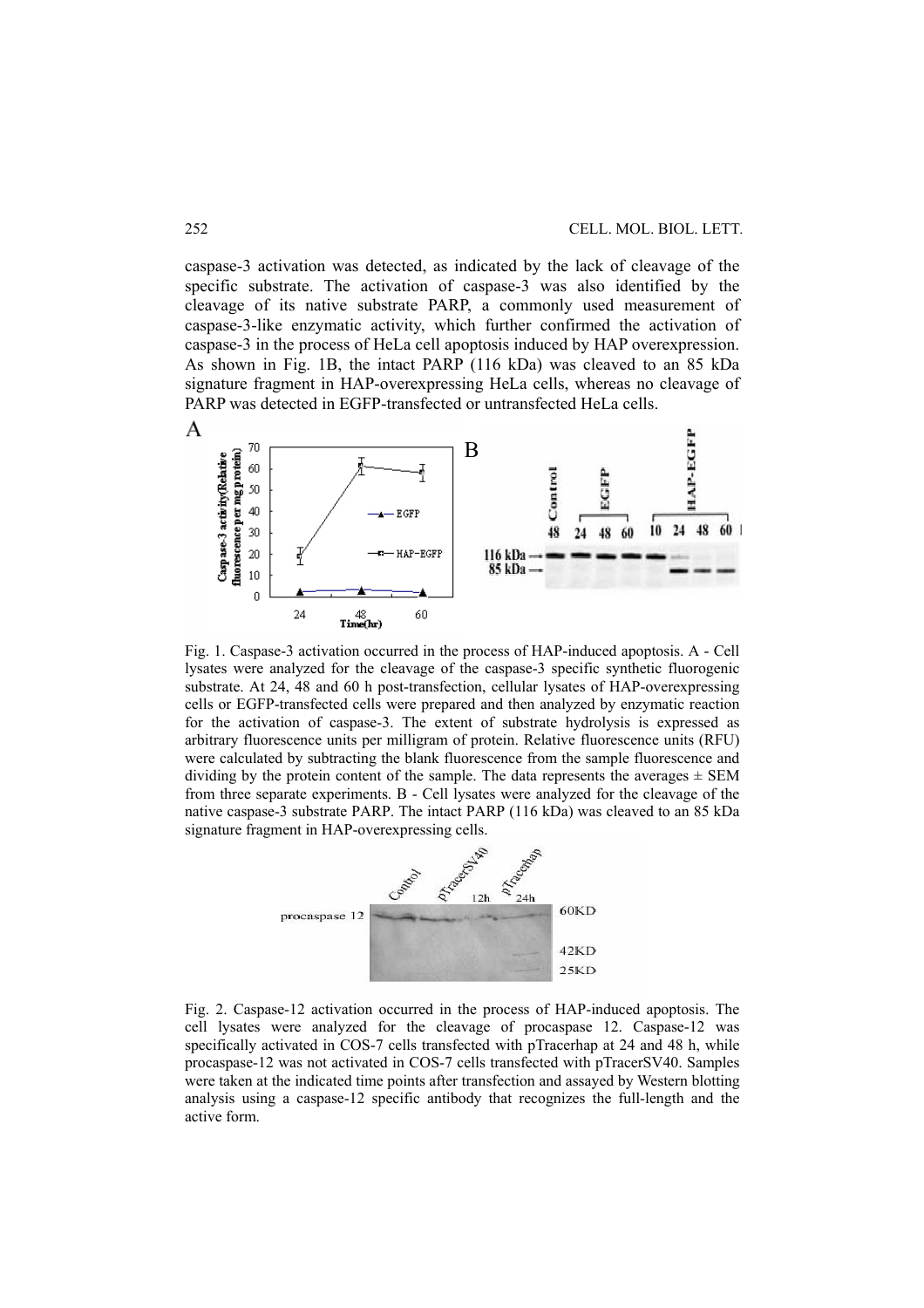#### CELLULAR & MOLECULAR BIOLOGY LETTERS 253

To determine if caspase-12 activation is involved in HAP-induced apoptosis, caspase-12 was analysed in COS-7 cell lysates with the rabbit anti-caspase-12 polyclonal antibody. 24 h after transfection, only procaspase-12 was detected in the control and COS-7 cells transfected with pTracerSV40, while in COS-7 cells transfected with the plasmid pTracerhap, procaspase-12 was found to have been activated by being cleaved into two subunits of 42 kD and 25 kD (Fig. 2). These results suggested that the ER apoptosis pathway might be involved in the apoptosis process induced by HAP.

We used the dye Rh123 to examine the effects of HAP on the relative ΔΨm in the HeLa cell line (Fig. 3A). In cells transfected with pIRES-HAP-EGFP plasmid, there were two cell populations, respectively represented by the normal ΔΨm (right peak) and the decreased ΔΨm (left peak), suggesting that HAP induced the decrease in ΔΨm in the HeLa cell line. By contrast, in the control group transfected with pIRES-EGFP plasmid, a single cell population with normal ΔΨm was detected at several time points post-transfection, and the percentage of cells was essentially unchanged (Fig. 3B).



Fig. 3. HAP induced a decrease in mitochondrial membrane potential  $(\Delta \Psi m)$ . The mitochondrial membrane potential of the control or HAP-overexpressing HeLa cells was measured using Rh123 dye. Cells with HAP overexpression (A) and the control cells (B) were assayed for changes in mitochondrial membrane potential at different time points post-transfection.

We investigated the effects of HAP overexpression on cytochrome c redistribution, and determined the presence of cytochrome c in the cytosolic and mitochondrial fractions of cells tansfected or untransfected with HAP proteins (Fig. 4). Cytochrome c always resides in the mitochondrial intermembrane space, which was assessed at various times after pIRES-EGFP transfection,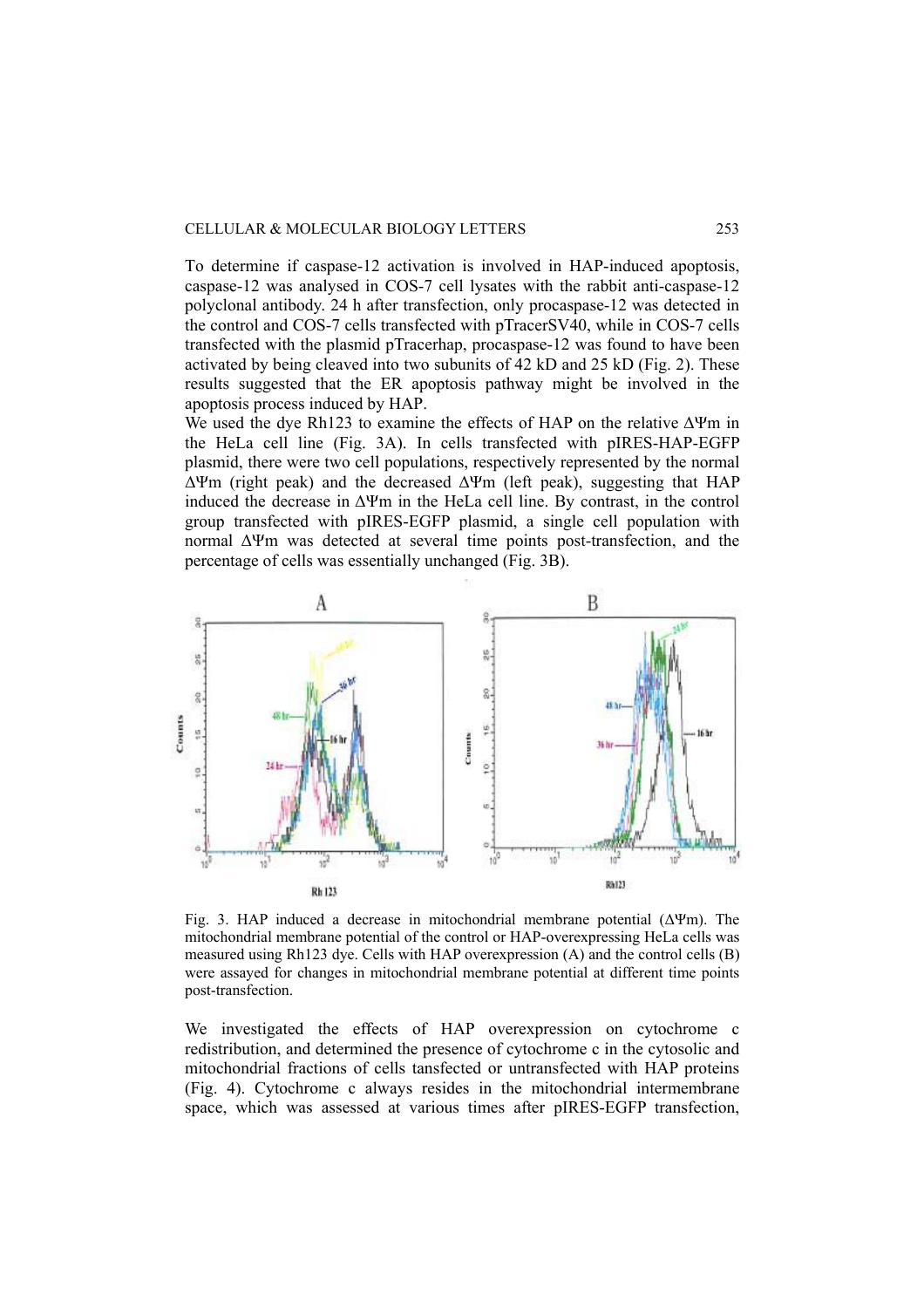except that only a small amount of cytochrome c was detected in the cytosolic fraction of cells 60 h post-transfection (Fig. 4B); this might have been caused by EGFP. However, HAP overexpression resulted in the leakage of cytochrome c from the mitochondrial fraction in a time-dependent manner, accompanied by an increase in the cytochrome c content in the cytosolic fraction (Fig. 4A). By contrast to this cytochrome c release, the inner mitochondrial membrane protein cytochrome oxidase subunit IV remained in the mitochondrial fraction in all the cell groups under all the conditions tested (Fig. 4A, B). Thus, HAP protein appears to induce cytochrome c release from the mitochondria.



Fig. 4. The release of cytochrome c from mitochondria in HAP-overexpressing HeLa cells. Cytosolic and mitochondrial fractions were prepared for HAP-overexpressing HeLa cells (A) or HeLa cells transfected with pIRES-EGFP (B). The levels of cytochrome c were determined by Western blot analysis with anti-cytocbrome c monoclonal antibody. The mitochondrial maker cytochrome oxidase subunit IV (COX IV) was used as the gel loading control.

Two ER stress-induced signal transduction pathways have been described: the unfolded protein response (UPR) and the ER overload response (EOR). The signaling pathways for UPR have been fully elucidated, while the pathway for EOR remains elusive. We only know that the ER generates two second messengers in response to this stress: calcium and reactive oxygen intermediates (ROIs) [14]. In our previous study, we revealed that over-expression of the HAP protein elicits calcium release and ROI generation (data not shown). Our current study further demonstrated that HAP induced the activation of caspase-12 in COS-7 cells, which implies that caspase-12 participates in EOR.

Cytochrome c release and ΔΨm decrease are regarded as early irreversible events during apoptosis [10, 15] related to the mitochondria. Caspase-3 plays prominent roles in the execution phase of cell apoptosis [16]. In this study, it was demonstrated that HAP overexpression induced the cytochrome c release and ΔΨm decrease. Therefore, we draw the conclusion that the apoptosis induced by HAP overexpression involves the mitochondria and endoplasmic reticulum, and that they have cross-talk in this extreme exigence. HAP is undoubtedly an efficient tool to elucidate this co-operation, particularly when other factors such as Bcl-2, ASY and CHOP are taken into account.